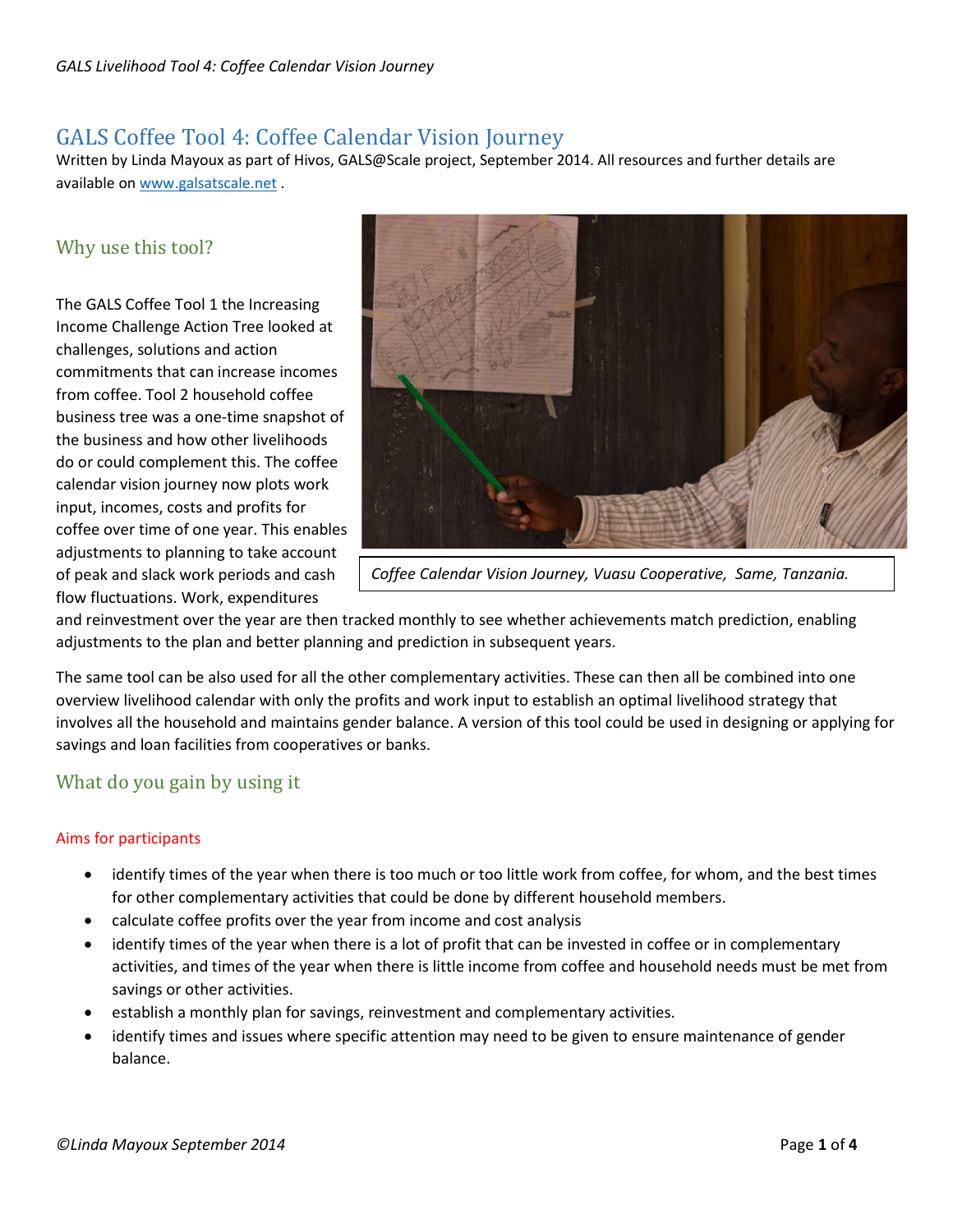### *GALS Livelihood Tool 4: Coffee Calendar Vision Journey*

#### Aims for organisations

- increase understanding of the activity calendar and cash flow challenges that farmers face
- increase understanding of gender differences in these
- increase understanding of potential for complementary activities that could be supported
- increase understanding of savings needs that could be supported
- increase understanding of times when some sort of loan facility might be both useful and how this might be scheduled. and respect for people's business planning skills and

## Who applies the tool and for whom?

The Coffee Vision Calendar is a more advanced and detailed version of the Basic Vision Journey from GALS Phase 1. It assumes people have:

- developed drawing skill and familiarity with GALS tools through the GALS Catalyst tools.
- done the increasing incomes Challenge Action Tree from which they can transfer their opportunities and challenges
- done the Household Coffee Tree as the basis for assessing total annual incomes, costs and profits.

The tool is used on an individual or household level. Once learned it is easy for farmers and farm households to use themselves on their own and track how they are performing on incomes, costs and profits. Individual household trees can also be shared within groups to compare strategies and how to increase success.

It can also be used by organisations, cooperatives and/or banks fir development of services and savings and/or loan products targeting women and men coffee farmers..

## How does it work?

The Coffee Vision Calendar is based on the same principles as other GALS Vision Journeys. The Coffee Vision Calendar produces a monthwise breakdown of anticipated work and other costs, expected incomes and profits and resources for reinvestment. These can then be tracked in order to truly understand how your business will work. It is like a standard cash flow analysis, but is more useful because it keeps your vision clear before you, includes thinking on how to make the best of opportunities and avoid risks and considers relationships within your family that can help or hinder you,.

## *Step 1 Draw the Framework with opportunities and challenges*

- Draw the vision and current circle and put your target of anticipated production from the Household Coffee Tree.
- Join these with 8 lines colour coded as indicated.
- Draw 12 vertical lines across the road and number these by month. Starting with the current month. Group these into seasons by putting thicker lines between the relevant months. This will help to clarify the diagram later. Put the year and date above the current month.
- Put on opportunities and challenges from the Increasing Incomes Challenge Action Tree and any others you have thought of since.

#### *Step 2 Whose labour time for coffee and other contributing activities*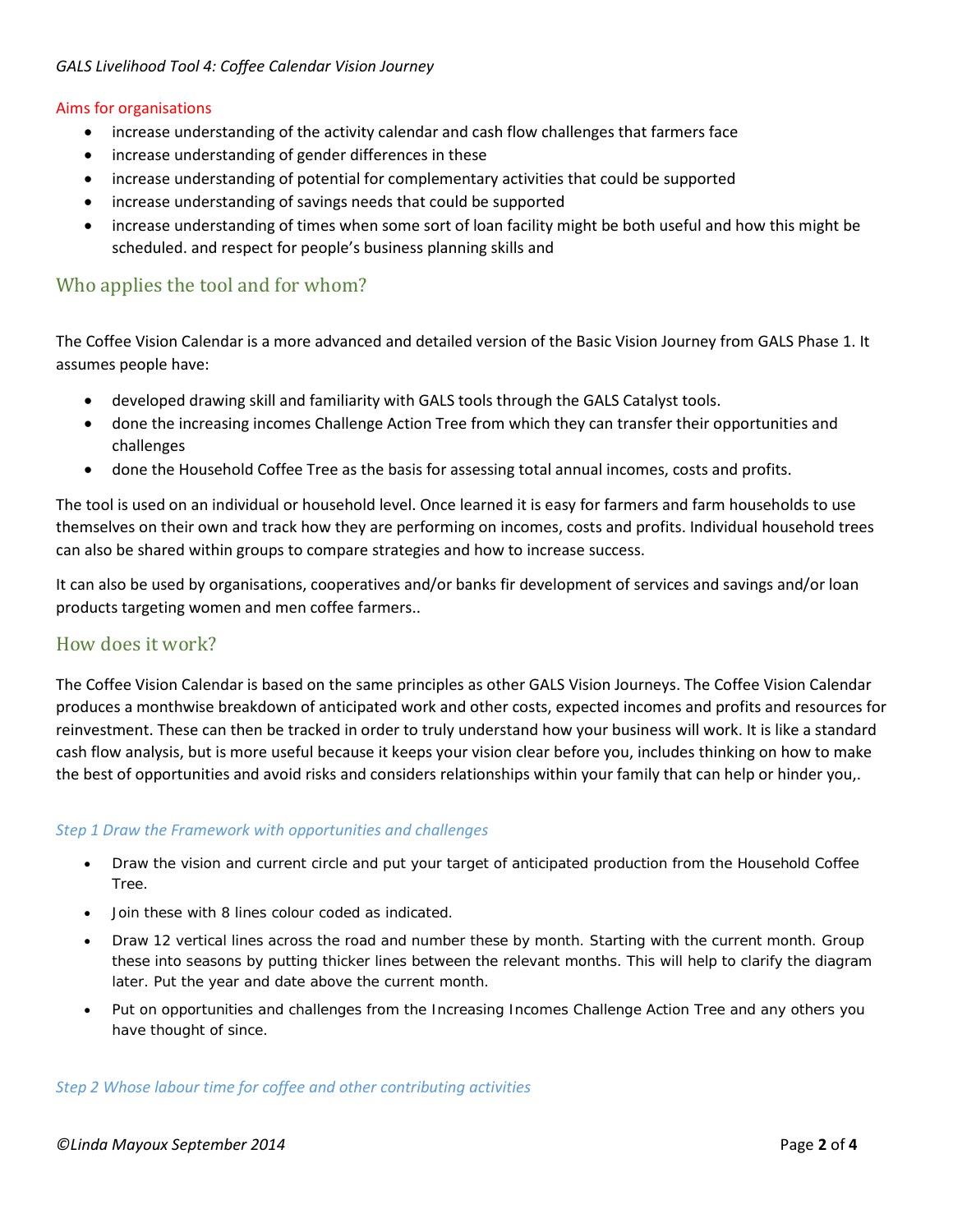## *GALS Livelihood Tool 4: Coffee Calendar Vision Journey*

In the top lane put in the labour required in each month, with a symbol for the activity using different symbols for women/men. Size of the symbol indicates amount of time. You can if you wish, following the previous colour-coding convention, mark on existing activities in blue and anticipated changes to achieve the vision in green. This will make it easier to track. It is also possible to divide the lane in two to put women and men on separate lanes. NOTE: you cannot assume household members will contribute their time without getting clear benefit.

## *Step 3 Input costs for whom*

In the third lane put symbols for the inputs required in each month with amounts of money. Include here working capital, labour costs and essential fixed capital costs. You can colour code to show income last year (blue) and anticipated increase (green).

## *Step 4 Expected income for whom*

Bearing in mind the opportunities and challenges, particularly market fluctuations, put your expected income each month in the second to top lane. You can colour code to show income last year (blue) and anticipated increase (green).

## *Step 5 Estimate the net business profit for whom*

Subtract the business costs from the expected income by month. Put this in the bottom lane. Here you should put only the anticipated profit in green. But you should also mark from this profit how much will be controlled and used by women and how much by men, how much by both - putting the amount next to the respective symbol.

## *Step 6 Household expenditure (optional lane)*

Looking at the opportunities and challenges and your Gender Balance Tree, estimate the amount of money needed from the profit to contribute to essential household expenses like food and school fees in each month. Here you can again colour-code for last year (blue) and anticipated (green).

## *Step 7 Reinvestment: assets, savings (optional Lane)*

Looking at the expected profit minus essential household expenses, consider when you might be able to save or buy productive assets with the remaining money in order to make your business grow, to start another complementary activity and/or help another family member with their business (in anticipation that they would then help you in return). Again here you only put the anticipated amounts in green. Then mark how much will be controlled and used by women and how much by men, how much by both - putting the amount next to the respective symbol.

## *Step 9 Track and adjust*

When you get to each month, you need to compare what was planned and what actually happens, adjusting the following months accordingly. Things achieved should be ringed as red fruits. Things that are not possible at all are ringed in in black as withered fruits. Things postponed as green fruits.

## *Further adaptations and follow-up*

Business Vision Calendars following the same basic steps as the Vision Journey can be done for all activities the individual and/or other household members are involved in. The main outputs can then be combined in an overview Livelihood Multilane Vision Calendar that shows the total plan for a person or household.

The outcomes from this can then be placed on the top lane GALS monitoring tool, the Multilane Vision Journey that combines the livelihood, gender and leadership plans into one tool. Details of this can be found on [www.galsatscale.net/diagrams/journeys/multilane](http://www.galsatscale.net/diagrams/journeys/multilane)